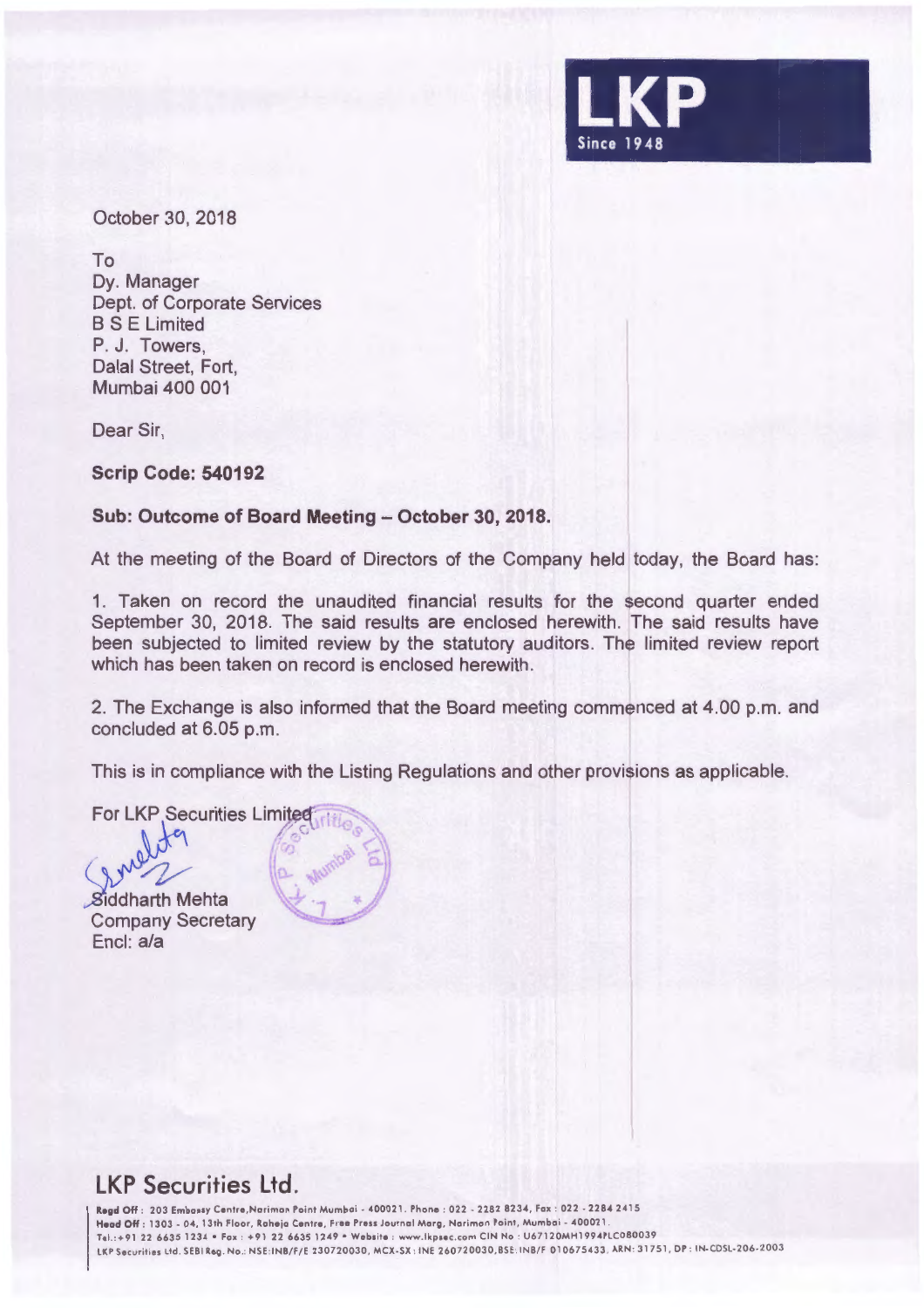#### LKP Securities Limited CIN: 067120MH1994PLC080039 **Regd** Office :- 203, Embassy Centre, Nariman point,Mumbai 400021 Statement of Standalone unaudited Financial Results for the quarter and half year ended 30 September 2018

|                  |                                                                                                                                                                                                                                                                                                                                                                                                                                                                                                                                                       |                                                                        |                                                                      |                                                                      |                                                                           | (Rs.in Lakhs except per share data)                                       |                                                                              |
|------------------|-------------------------------------------------------------------------------------------------------------------------------------------------------------------------------------------------------------------------------------------------------------------------------------------------------------------------------------------------------------------------------------------------------------------------------------------------------------------------------------------------------------------------------------------------------|------------------------------------------------------------------------|----------------------------------------------------------------------|----------------------------------------------------------------------|---------------------------------------------------------------------------|---------------------------------------------------------------------------|------------------------------------------------------------------------------|
|                  |                                                                                                                                                                                                                                                                                                                                                                                                                                                                                                                                                       |                                                                        | Quarter ended                                                        |                                                                      |                                                                           | <b>Half Year ended</b>                                                    |                                                                              |
|                  | <b>Particulars</b>                                                                                                                                                                                                                                                                                                                                                                                                                                                                                                                                    | <b>30 September</b><br>2018<br>unaudited                               | 30 June<br>2018<br>unaudited                                         | 2017<br>unaudited                                                    | 30 September 30 September 30 September<br>2018<br>unaudited               | 2017<br>unaudited                                                         | 31 March<br>2018<br><b>Audited</b>                                           |
| $\overline{2}$   | Revenue<br>a. Revenue from operations<br>b. Other Income<br><b>Total Revenue</b><br>Expenses<br>c. Employee benefits expense<br>d. Finance Cost<br>e. Depreciation and amortisation expenses<br>f. Other expenses                                                                                                                                                                                                                                                                                                                                     | 1,950.49<br>74.46<br>2,024.95<br>1,003.57<br>184.17<br>19.27<br>859.69 | 1,920.36<br>89.21<br>2,009.57<br>942.99<br>186.90<br>20.69<br>939.83 | 1,991.58<br>40.43<br>2,032.01<br>735.08<br>103.54<br>28.94<br>938.13 | 3,870.85<br>163.68<br>4,034.53<br>1,946.56<br>371.07<br>39.97<br>1,799.52 | 3,914.16<br>131.42<br>4,045.58<br>1,461.14<br>269.96<br>59.30<br>1,834.04 | 8,198.71<br>454.28<br>8,652.99<br>2,994.44<br>671.68<br>95.74<br>3,573.00    |
| 3<br>4           | <b>Total expenses</b><br>Profit/ (Loss) before tax (1 - 2)<br>Tax expenses<br><b>Current tax</b><br>Deferred tax (including MAT credit entitlement)<br><b>Total Tax Expenses</b><br>5 Net Profit/(Loss) from ordinary activities after tax for the period (3-4)                                                                                                                                                                                                                                                                                       | 2,066.70<br>(41.75)<br>4.57<br>4.57<br>(46.32)                         | 2,090.41<br>(80.84)<br>(5.44)<br>(5.44)<br>(75.40)                   | 1,805.69<br>226.32<br>58.76<br>(103.05)<br>(44.29)<br>270.61         | 4,157.12<br>(122.59)<br>(0.87)<br>(0.87)<br>(121.72)                      | 3,624.44<br>421.15<br>99.76<br>(109.14)<br>(9.38)<br>430.53               | 7,334.86<br>1,318.13<br>272.74<br>248.47<br>521.22<br>796.92                 |
| 6<br>7<br>8<br>9 | <b>Other Comprehensive Income</b><br>(i) Items that will not be reclassified to profit or loss (Net of Tax)<br>a) Re-measurement of defined benefit obligation<br>b) Fair value changes of equity instruments through other comprehensive income<br>Other Comprehensive Income/(Loss) (net of tax) (ia+ib)<br>Total Comprehensive Income for the period (5+6)<br>Paid up Equity Share Capital (face value Rs. 2 per share)<br><b>Reserves excluding Revaluation Reserve</b><br>Earnings per Share - Basic (Rs.)<br>Earnings per Share - Diluted (Rs.) | (7.56)<br>(1.96)<br>(9.52)<br>(55.84)<br>1,464.43<br>(0.06)<br>(0.06)  | (7.56)<br>1.46<br>(6.10)<br>(81.50)<br>1,464.43<br>(0.10)<br>(0.10)  | 12.22<br>29.00<br>41.22<br>311.84<br>1,464.43<br>0.37<br>0.37        | (15.13)<br>(0.49)<br>(15.62)<br>(137.34)<br>1,464.43<br>(0.17)<br>(0.16)  | 3.73<br>45.00<br>48.73<br>479.25<br>1,464.43<br>0.59<br>0.58              | (27.41)<br>5.10<br>(22.31)<br>774.60<br>1,464.43<br>2,155.69<br>1.09<br>1.07 |

#### **Notes :**

1 The above results were reviewed by the Audit Committee and approved by the Board of Directors at its meeting held on 30 October 2018.

2 The financial results of the Company have been prepared in accordance with Indian Accounting Standards (Ind AS) notified under Section 133 of the Companies Act, 2013 read with the Companies (Indian Accounting Standards) Rules, 2015 as amended by the Companies (Indian Accounting Standards) (Amendment) Rules, 2016 and in terms of Regulation 33 of the SEBI (Listing Obligations and Disclosures Requirement) Regulations, 2015 and SEBI circular dated 5 July 2016.

3 The Company has opted not to publish quarterly consolidated financial results w.e.f. quarter ending 30 June 2018. Hence consolidated figures are not presented.

4 Effective April 1, 2018, the Company adopted Ind AS 115 "Revenue from contracts with customers". The effect on adoption of Ind AS on the Standalone financial results is insignificant.

5 The company is engaged in stock broking activities and other financial services, therefore segment reporting is not given as per Ind AS - 108 Operating Segment.

6 Previous period figures have been regrouped, rearranged and reclassified wherever considered necessary.



For and on behalf of the Board of Directors<br>*lights Tosh*:

**Pratlk M Doshi**  Managing Director DIN 00131122

**Mumbai,** 30 **October 2018**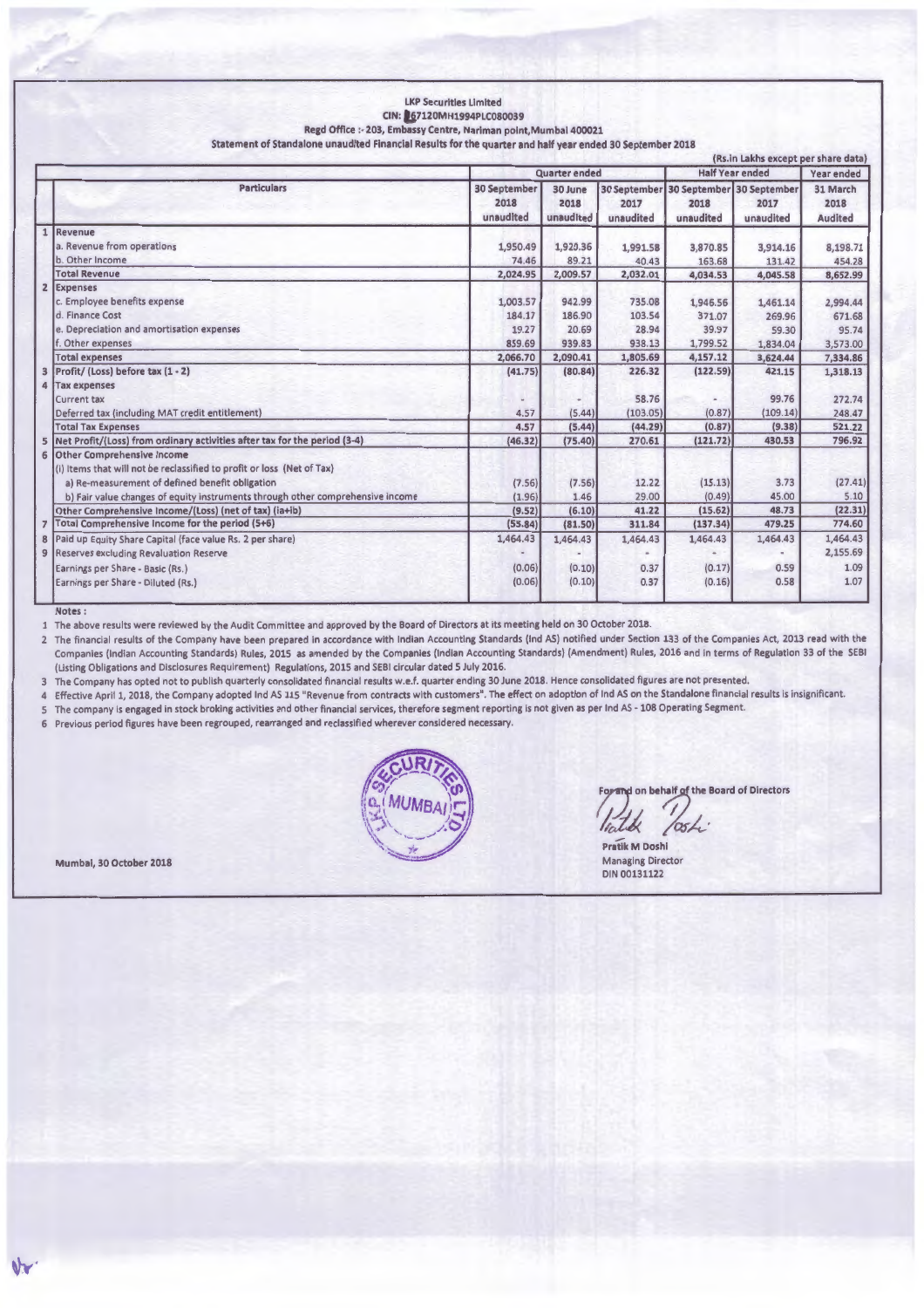#### **LKP Securities Limited CIN: t7120MH1994PLC080039**

**Regd Office** :- **203, Embassy Centre, Narlman polnt,Mumbal 400021** 

**Standalone Statement of Assets and Liabilities** 

|                                                        |                                | (Rs. in lakhs)                  |  |  |  |
|--------------------------------------------------------|--------------------------------|---------------------------------|--|--|--|
|                                                        |                                | As at<br>As at                  |  |  |  |
| <b>Particulars</b>                                     | 30 September 2018<br>unaudited | 31 March 2018<br><b>Audited</b> |  |  |  |
| <b>ASSETS</b>                                          |                                |                                 |  |  |  |
| Non-current assets                                     |                                |                                 |  |  |  |
| (a) Property, plant and equipment                      | 405.56                         | 288.29                          |  |  |  |
|                                                        | 125.59                         | 125.59                          |  |  |  |
| (b) Goodwill                                           | 46.05                          | 53.91                           |  |  |  |
| (c) Other Intangible assets                            |                                |                                 |  |  |  |
| (d) Financial assets                                   | 100.10                         | 100.74                          |  |  |  |
| (i) Investments                                        | 303.76                         | 297.08                          |  |  |  |
| (ii) Other financial assets                            | 231.00                         | 148.69                          |  |  |  |
| (e) Income tax assets (net)                            |                                |                                 |  |  |  |
| (f) Deferred tax assets (net)                          | 306.53                         | 299.70                          |  |  |  |
| (g) Other non-current assets                           | 1,844.08                       | 1,838.10                        |  |  |  |
| <b>Total non-current assets</b>                        | 3,362.67                       | 3,152.10                        |  |  |  |
| <b>Current assets</b>                                  |                                |                                 |  |  |  |
| (a) Financial assets                                   |                                |                                 |  |  |  |
| (i) Investments                                        | 352.82                         | 284.57                          |  |  |  |
| (ii) Trade receivables                                 | 6,958.72                       | 9,935.45                        |  |  |  |
| (iii) Cash and cash equivalents                        | 2,459.56                       | 1,496.43                        |  |  |  |
| (iv) Bank balances other than (iii) above              | 3,405.29                       | 3,381.45                        |  |  |  |
| (v) Loans                                              | 269.96                         | 19.76                           |  |  |  |
| (vi) Other financial assets                            | 616.31                         | 439.23                          |  |  |  |
| (b) Other current assets                               | 1,044.24                       | 1,094.84                        |  |  |  |
| <b>Total current assets</b>                            | 15,106.90                      | 16,651.73                       |  |  |  |
| <b>Total assets</b>                                    | 18,469.57                      | 19,803.83                       |  |  |  |
| <b>EQUITY AND LIABILITIES</b>                          |                                |                                 |  |  |  |
| Equity                                                 |                                |                                 |  |  |  |
| (a) Equity share capital                               | 1,464.43                       | 1,464.43                        |  |  |  |
| (b) Other equity                                       | 2,026.04                       | 2,155.69                        |  |  |  |
| <b>Total equity</b>                                    | 3,490.47                       | 3,620.12                        |  |  |  |
| <b>Liabilities</b>                                     |                                |                                 |  |  |  |
| <b>Non-current liabilities</b>                         |                                |                                 |  |  |  |
| (a) Financial liabilities                              |                                |                                 |  |  |  |
|                                                        | 1.42                           | 9.70                            |  |  |  |
| (i) Borrowings                                         | 267.30                         | 249.10                          |  |  |  |
| (ii) Others                                            | 249.62                         | 215.07                          |  |  |  |
| (b) Provisions<br><b>Total non-current liabilities</b> | 518.34                         | 473.87                          |  |  |  |
|                                                        |                                |                                 |  |  |  |
| <b>Current liabilities</b>                             |                                |                                 |  |  |  |
| (a) Financial liabilities                              | 5,827.54                       | 6,328.93                        |  |  |  |
| (i) Borrowings                                         | 8,325.05                       | 8,897.92                        |  |  |  |
| (ii) Trade Payables                                    | 131.84                         | 105.52                          |  |  |  |
| (iii) Other Financial Liabilities                      | 176.34                         | 199.32                          |  |  |  |
| (b) Other current liabilities                          |                                | 23.07                           |  |  |  |
| (c) Provisions                                         |                                | 155.10                          |  |  |  |
| (d) Current tax liabilities (net)                      | 14,460.77                      | 15,709.85                       |  |  |  |
| <b>Total current liabilities</b>                       |                                | 16,183.72                       |  |  |  |
| <b>Total liabilities</b>                               | 14,979.11                      |                                 |  |  |  |
| <b>Total equity and liabilities</b>                    | 18,469.57                      | 19,803.83                       |  |  |  |



÷.